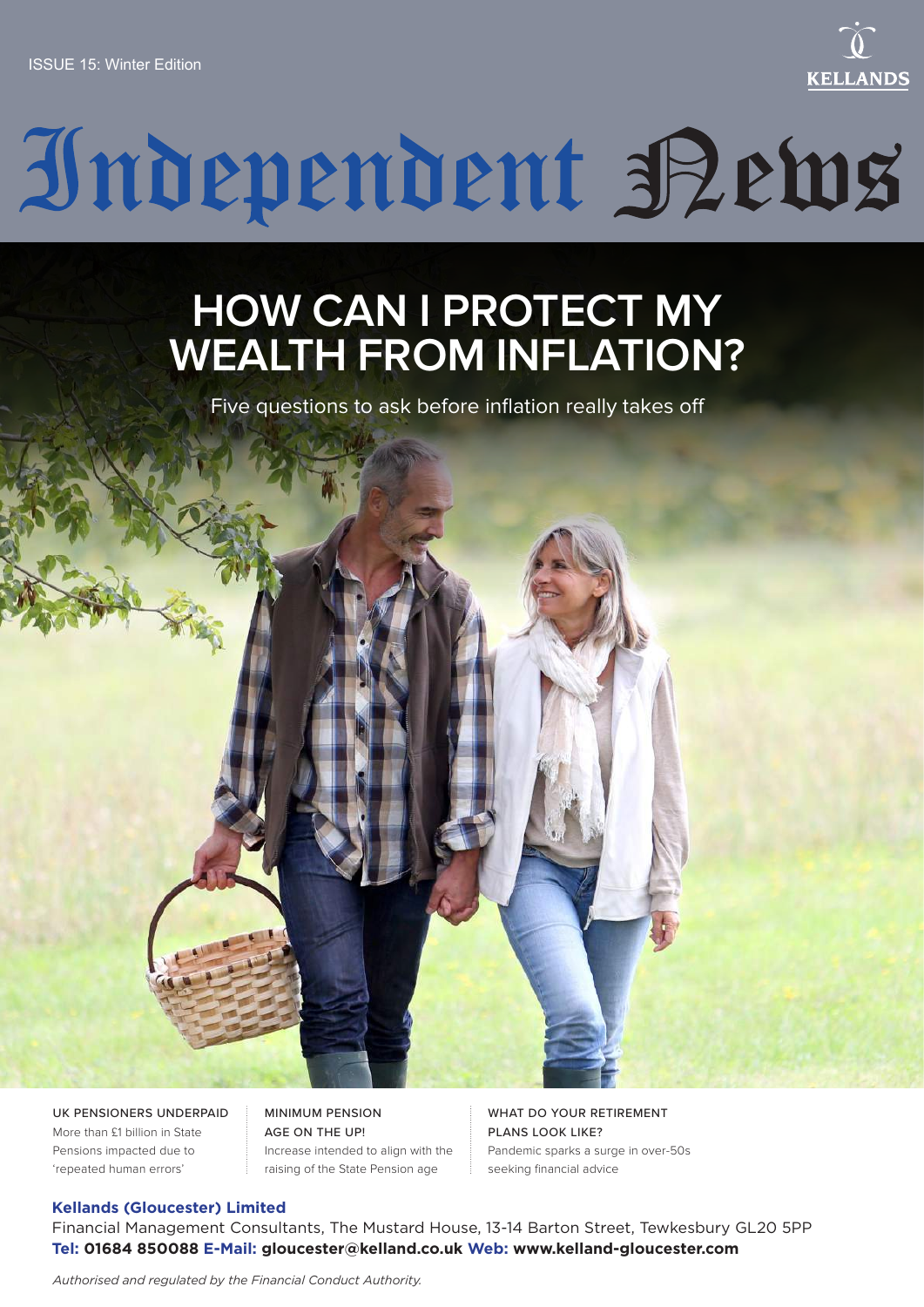## Seasons Greetings from pour Rellands Advisers



### Welcome to **Kellands** Independent News

**Welcome to our latest edition,** 'How can I protect my money from inflation?' is a question that many people may be asking themselves right now. In the current economic climate, rising inflation is becoming a concern for people with savings and investments. The effect means you're potentially earning less money due to your hard-earned cash becoming worth less as time goes by. The negative impact of inflation upon the real value of an investor's portfolio will be a concern, particularly for the older generation with not enough investments, who may live mostly or entirely off their savings and pensions. On page 04 we consider five questions you should ask yourself before inflation takes off.

The Department for Work and Pensions (DWP) underpaid 134,000 pensioners in State Pension to the tune of £1 billion, according to the National Audit Office (NAO). Complex State Pension rules, outdated and unautomated IT systems, and a high degree of manual review and understanding required by case workers led to the errors uncovered by the investigation. Errors affected pensioners who first claimed their State Pension before April 2016, do not have a full National Insurance record, and who should have received certain increases in their basic State Pension. Read the full article on page 06.

On page 12 we look at one of the less publicised pension changes being planned – the raising of the Normal Minimum Pension Age (NMPA) from 55 to 57. This is to be effective from 2028 and will be included in next year's Finance Bill. The NMPA is the age that you can usually first access pension benefits without incurring penal tax charges. Pensions tax rules in the UK are some of the most complicated aspects of UK tax legislation – not ideal when pretty much everyone has to interact with them.

What do your retirement plans look like? The coronavirus (COVID-19) pandemic has sparked a surge in people over 50 seeking professional financial advice. For many, a sudden shift in their financial status has been overwhelming. Money worries cause people to experience difficulties in lots of areas in their lives, from their physical and mental wellbeing to their personal relationships. Read the full article on page 03.

Best wishes,

STEVE KELLAND Chairman **www.kelland-gloucester.com**

### CONTENTS **03 WHAT DO YOUR**

#### **RETIREMENT PLANS LOOK LIKE?**

Pandemic sparks a surge in over-50s seeking professional financial advice

# **04 HOW CAN I PROTECT MY WEALTH FROM INFLATION?**

Five questions to ask before inflation really takes off



**06 UK PENSIONERS UNDERPAID** More than £1 billion in State Pensions impacted due to 'repeated human errors'

**07 FESTIVE GIFTS THAT TEACH CHILDREN THE VALUE OF MONEY**

Why parents should look to Christmas

investment gifts instead of toys

# **08**

#### **PENSIONS AND RETIREMENT STILL REMAIN A TABOO**

When it comes to marriage and money. it's good to talk

### **09 THE POWER OF A PLAN**

How to create a personal financial plan in 8 steps

# **10**

**PLANNING FOR EARLY RETIREMENT**

What are the financial consequences of stopping work in your 50s?



**12 MINIMUM PENSION AGE ON THE UP!** Increase intended to align with the raising of the State Pension age

INFORMATION IS BASED ON OUR CURRENT UNDERSTANDING OF TAXATION LEGISLATION AND REGULATIONS. ANY LEVELS AND BASES OF, AND RELIEFS FROM, TAXATION ARE SUBJECT TO CHANGE.

THE VALUE OF INVESTMENTS MAY GO DOWN AS WELL AS UP, AND YOU MAY GET BACK LESS THAN YOU INVESTED.

The value of your investments can go down as well as up and you may get back less than you invested. Past performance is not a reliable indicator of future results The content of the articles featured in this publication is for your general information and use only and is not intended to address your particular requirements. Articles should not be relied upon in their entirety and shall not be deemed to be, or constitute, advice. Although endeavours have been made to provide accurate and timely information, there can be no quarantee that such information is accurate as of the date it is received or that it will continue to be accurate in the future. No individual or company should act upon such information without receiving appropriate professional advice after a thorough examination of their particular situation. We cannot accept responsibility for any loss as a result of acts or omissions taken in respect of any articles. Thresholds, percentage rates and tax legislation may change in subsequent Finance Acts. Levels and bases of, and reliefs from, taxation are subject to change and their value depends on the individual circumstances of the investor.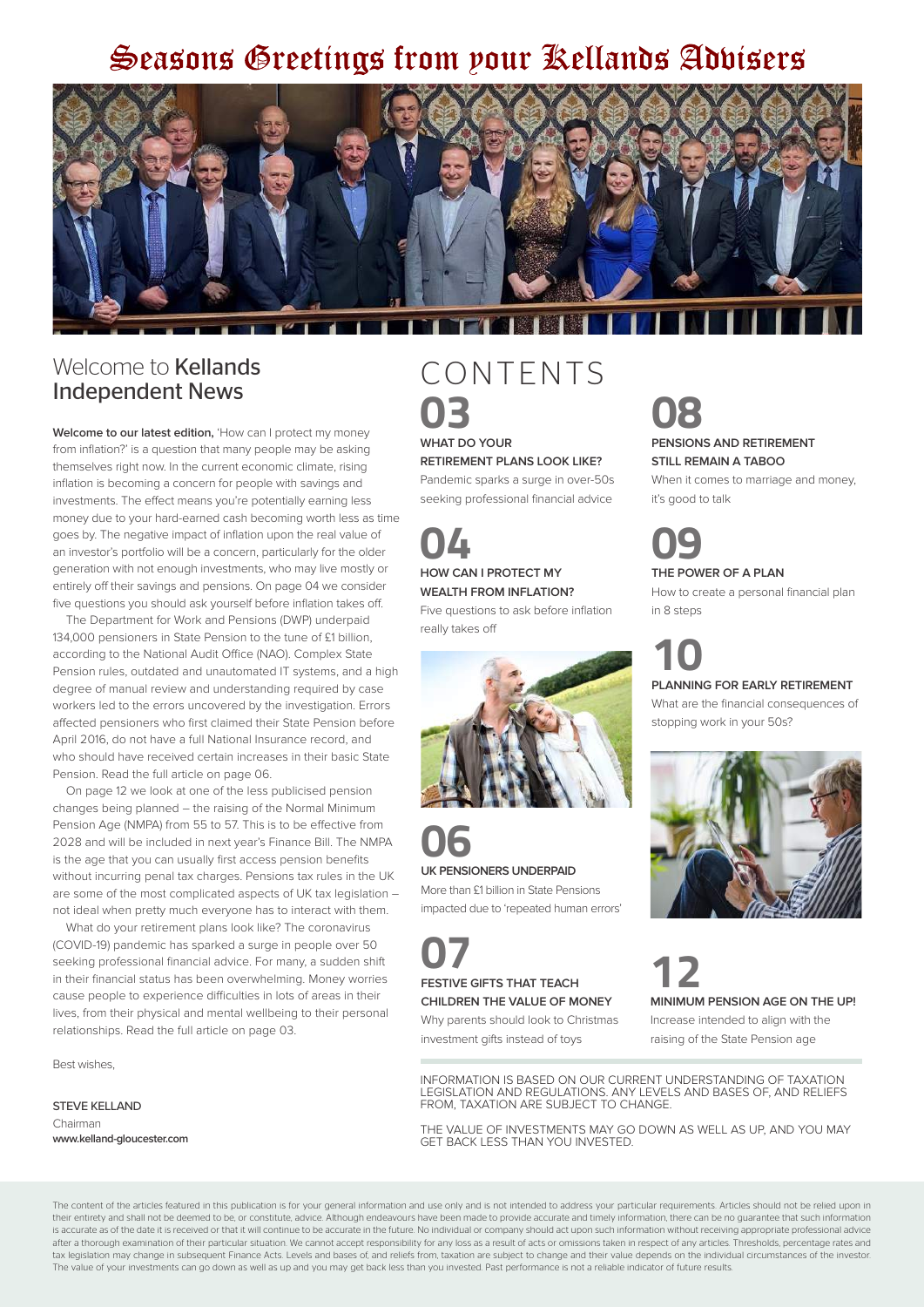# WHAT DO YOUR **RETIREMENT PLANS LOOK LIKE?**

### Pandemic sparks a surge in over-50s seeking professional financial advice

**The coronavirus (COVID-19) pandemic has sparked a surge in people over 50**  seeking professional financial advice<sup>[1]</sup>. For many, a sudden shift in their financial status has been overwhelming.

oney worries cause people to experience difficulties in lots of areas in their lives, from their physical and mental wellbeing to their personal relationships. Even those seeing an unexpected uplift in wealth may be confused about how they should feel and respond.

#### **SEEKING PROFESSIONAL FINANCIAL EXPERTISE**

Some over-50s have been impacted by a volatile stock market, furlough and job losses, plus low interest rates and fears of a deep recession. At the same time, others have enjoyed the off-setting benefits of the pandemic with enhanced savings and decreased living costs.

Despite these opposing fortunes, this context is driving more over-50s to seek professional financial expertise. Most commonly, people aged over 50 are asking for advice on pension planning (56%), early retirement (54%), part or phased retirement (53%) and accessing their pension at the point of retirement (53%).

#### **WORKPLACE PENSION AND RETIREMENT PLANS**

Human Resource decision-makers report a similar story, citing a sharp increase in the

number of workers aged over 50 asking about their workplace pension and retirement plans during the pandemic.

More than half (52%) have seen an increase in requests for information about pension savings levels and estimated income in retirement. Two in five (44%) report a rise in employees asking to increase their pension contributions.

#### **GROWING INTEREST IN GREEN AND ETHICAL INVESTMENTS**

There's also more interest in the performance of workplace pensions. Almost half (46%) of Human Resource decision-makers say they're seeing more people in their 50s looking for a greater financial return on their pension investments following the pandemic.

At the same time, there is growing interest in green and ethical investments within this age group, with more queries about investments in 'green' companies (44%) and ethical issues (42%).

#### **INCREASE IN REQUESTS TO DELAY PLANNED RETIREMENT DATES**

In fact, the pandemic has prompted many over-50s to reconsider their retirement plans altogether. Almost half (46%) of Human Resource decision-makers say more employees in this age bracket are asking about taking a phased

approach to retirement, while the same proportion (46%) have seen an increase in requests to delay their planned retirement date. Some people probably don't start thinking about their retirement until they're much older. That's understandable, as it's difficult to think about living the life you've always dreamed of when your days are still dedicated to raising a family or climbing up the corporate ladder. However, if you'd like to be financially secure in the future, there are some things that you definitely should be considering now – one of which is planning for retirement in your  $50s$   $\triangleleft$ 

#### **NEED HELP TO MAKE THE MOST OF YOUR PENSION?**

Whatever you are planning for the future, we can help you to make the most of your pension and other investments, and achieve the retirement you want and deserve. Speak to us today to discuss your retirement plans.

#### **Source data:**

i

*[1] The research was carried out online by Opinium Research across a total of 200 UK Independent Financial Advisers. Fieldwork was carried out between 12 – 17 August 2021. The research was also carried out online by Opinium Research across a total of 506 HR DMs in UK businesses (excluding sole-traders). Fieldwork was carried out between 12 – 16 August 2021.*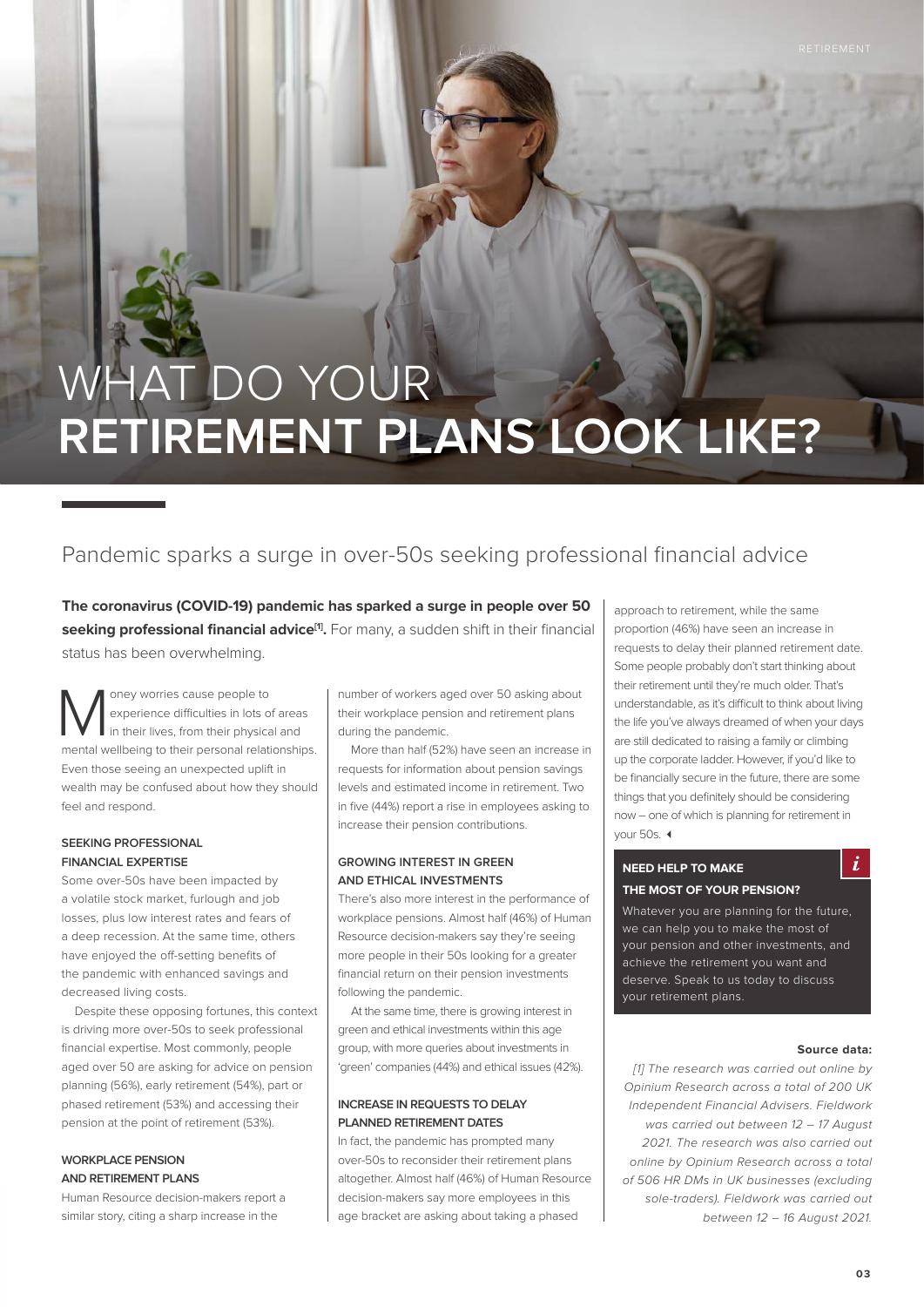# HOW CAN I PROTECT **MY MONEY FROM INFLATION?**

### Five questions to ask before inflation really takes off

**'How can I protect my money from inflation?'** is a question that many people may be asking themselves right now. In the current economic climate, rising inflation is becoming a concern for people with savings and investments.

The effect means you're potentially earning<br>less money due to your hard-earned cash<br>becoming worth less as time goes by.<br>The possitive impact of inflation upon the real less money due to your hard-earned cash becoming worth less as time goes by. The negative impact of inflation upon the real value of an investor's portfolio will be a concern, particularly for the older generation with not enough investments, who may live mostly or entirely off their savings and pensions. It can be even worse if they have a decrease in income at the same time as a loss of value on their assets.

If you're middle-aged or young, it's also important to consider how much inflation will affect you and your investments. Many savers may currently be receiving very low returns on their cash deposits, but with many households sitting on more cash than ever following COVID-19, protecting cash from inflation is becoming vital.

#### **FIVE QUESTIONS TO ASK TO PROTECT YOUR CASH FROM INFLATION**

#### **1) IS THE AMOUNT YOU HAVE IN CASH APPROPRIATE FOR YOUR CIRCUMSTANCES?**

The first thing we would say here is that the amount of cash you have should be

appropriate for your personal circumstances. What we mean by this is that the amount of cash someone else has may not be appropriate for you, because we all have different needs and wants.

The amount of cash savings that a person has should always match their circumstances and income level. Since we don't know what life will bring next, we need to be able to take care of ourselves and our families – even the unexpected – without having to resort to or depend on credit cards or loans from others. It's important to build an emergency fund.

This should contain at least three months' worth of expenses – those are the bare minimum. It could be more, but not less than three months' worth. But since this will be at the mercy of inflation, some savers may opt to hold the bare minimum amount in cash to avoid incurring losses on the value of their money.

#### **2) SHOULD YOU CONSIDER INVESTING SOME OF YOUR CASH?**

As a general rule, the answer to this question will depend on your cash flow needs and investment preferences. But you should

consider investing some of your money, even though this may seem counterintuitive.

Ultimately building a diversified investment portfolio rather than putting all your eggs into one basket, so having some cash savings and some investments for growth, is likely to suit most people's risk profiles.

While past performance is no guarantee of future performance, investing some of your cash savings may be worth considering. If you're saving for a long-term goal, like retirement, then it's really important to factor in inflation. If you don't it could erode the value of your money and jeopardise your plans for the future.

#### **3) HAVE YOU MAXIMISED YOUR PENSION SAVINGS IN RECENT YEARS?**

How much money you get in retirement depends on how much you put in, and when. When you retire, the money you have saved up in your pension will provide an income. The bigger that pot is, the more you'll get each year to help pay for your living expenses. On average, people retiring today may need to replace about half of their preretirement income with savings and investments (income from pensions or other savings).

Obtaining professional financial advice is important to make sure you're putting enough away so your retirement savings last longer. To give yourself the best chance of a comfortable retirement, you need to make sure as much as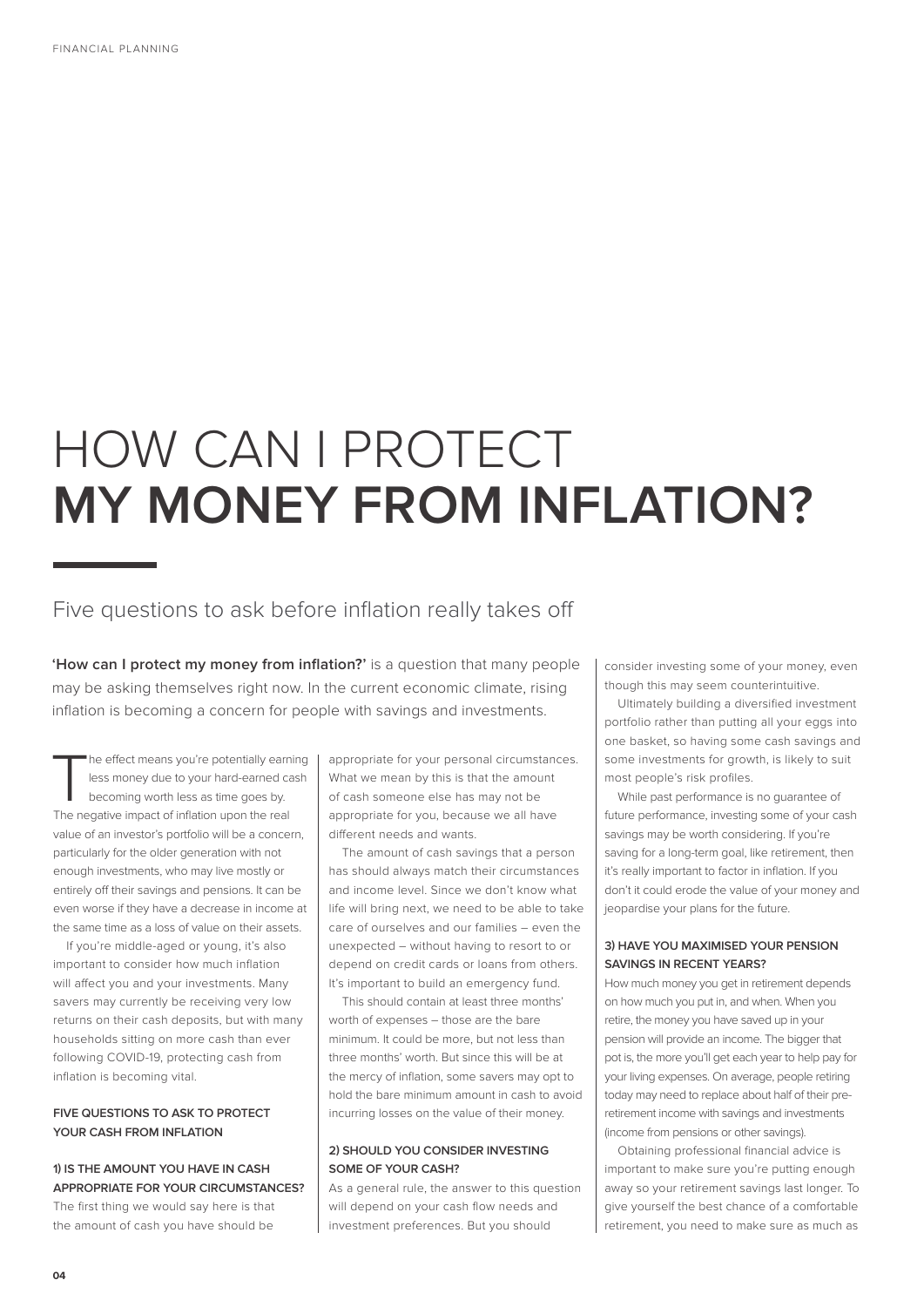

possible goes into your workplace or personal pensions as early as possible.

It is important to maximise pension contributions to receive tax relief as this helps you save more money for your retirement goals. Pensions are still a very tax-efficient investment for the majority of people, with tax relief on contributions, as well as tax-free growth within the fund.

#### **4) HAVE YOU MADE USE OF YOUR ISA ALLOWANCE THIS YEAR, AND THOSE OF YOUR FAMILY (ASSUMING YOU'RE FEELING GENEROUS)?**

Do you have an ISA allowance? Have you made use of this year's allowance and do you plan to make any changes in the future to your ISA savings strategy? Have you made use of your family's ISA allowance this year?

Everyone aged 18 and over can invest £20,000 per annum into a Stocks & Shares ISA; those under 18 can invest £9,000 each year. Those aged 16 or over can invest £20,000 per annum into a Cash ISA. ISAs grow tax-efficiently, whether invested in cash or other asset classes like stocks and shares, and the long-term effects of this taxefficient growth can be significant.

#### **5) ARE YOU MAKING THE MOST OF YOUR INCOME ALLOWANCES?**

You work hard to make a living, and you should take advantage of how much money you have been able to earn. Personal income allowances give you the ability to control how much or how little tax you pay on money that has been earned over the year.

Often, we find people squander the opportunity to use a spouse's or partner's lower Income Tax rate, or even their Personal Savings Allowance (currently £1,000 for 2021/22), by holding investments or cash balances in the higher earner's name. This could mean, for example, paying tax on interest at 45% when the spouse would pay just 20%, or even no tax at all. There is no limit on the amount of money that can be transferred (the transfer must be of genuine beneficial ownership to apply) between spouses, so you might want to consider whether transferring holdings to or from your partner would benefit your family.

Few savers will be untouched by inflation in the near future. But by asking yourself the questions above, you can mitigate the effect of inflation by making sure your money is working as hard as possible to earn inflation-beating returns.  $\triangleleft$ 

#### **TIME TO DISCUSS HOW TO PROTECT THE VALUE OF YOUR WEALTH?**

If you want to get more out of your personal savings and investments, we can help you manage, organise and preserve the wealth of your portfolio. To discuss how to mitigate the impact of inflation on your financial plans, please contact us – we look forward to hearing from you.

**INFORMATION IS BASED ON OUR CURRENT UNDERSTANDING OF TAXATION LEGISLATION AND REGULATIONS. ANY LEVELS AND BASES OF, AND RELIEFS FROM, TAXATION ARE SUBJECT TO CHANGE.** 

**THE VALUE OF INVESTMENTS AND INCOME FROM THEM MAY GO DOWN. YOU MAY NOT GET BACK THE ORIGINAL AMOUNT INVESTED. PAST PERFORMANCE IS NOT A RELIABLE INDICATOR OF FUTURE PERFORMANCE.**

i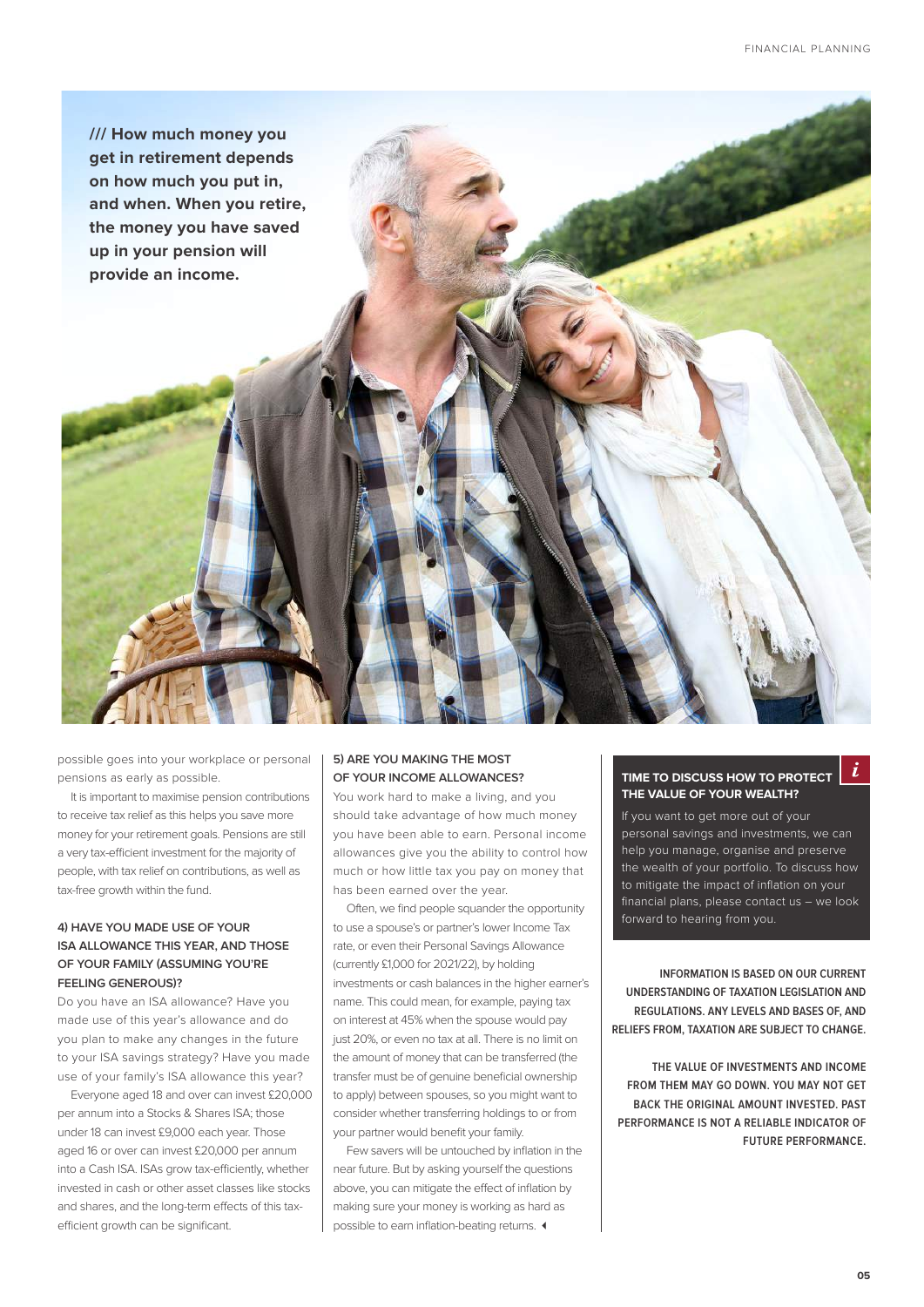

# UK PENSIONERS **UNDERPAID**

### More than £1 billion in State Pensions impacted due to 'repeated human errors'

**The Department for Work and Pensions (DWP)** underpaid 134,000 pensioners in State Pension to the tune of £1 billion, according to the National Audit Office (NAO)<sup>[1]</sup>.

Complex State Pension rules, outdated<br>and unautomated IT systems, and a<br>high degree of manual review and<br>understanding roquired by ease werkers led to and unautomated IT systems, and a high degree of manual review and understanding required by case workers led to the errors uncovered by the investigation.

#### **STATE PENSION CLAIMS**

The NAO said some level of error in the processing of State Pension claims was almost inevitable given 'the complex rules and high degree of manual review necessary' when assessing them.

Errors affected pensioners who first claimed their State Pension before April 2016, do not have a full National Insurance record, and who should have received certain increases in their basic State Pension.

#### **LEGAL ENTITLEMENTS**

The DWP has not assessed the demographics of pensioners likely to be affected, but it has estimated that 90% are likely to be women.

Cases started getting reviewed from January 2021, in a legal entitlements and administrative practices (LEAP) exercise. This exercise was originally expected to take over six years to complete, but following a ministerial decision to

recruit additional staff, the DWP revised the completion date to the end of 2023.

The government department said it will contact pensioners if it finds they have been underpaid. The report found that, of the 134,000 cases, around 94,000 are still alive. For the 40,000 who have died, payments could be made to estates, NAO suggested.

#### **UNABLE TO TRACE THE PENSION**

Yet, the DWP has identified around 15,000 cases where it might be unable to trace the pension or their heirs.

Also, the true number who were underpaid before they died is likely to be higher, because records for the deceased are generally destroyed within four years. As at August 2021, the DWP had not approved a formal plan to trace the estates of deceased pensioners.

#### **VALUE OF THE UNDERPAYMENTS**

DWP estimates it will need to pay the affected pensioners it can trace a total of £1 billion. This represents an average of £8,900 per pensioner affected. The estimates are highly uncertain and the true value of the underpayments will only become clear once the DWP has completed its review of all affected cases.

According to the NAO report, DWP normally has around 40,000 live (uncompleted) new State Pension claims on the go. Yet, this had increased to 80,000 as of July 2021.

#### **HISTORICAL ERRORS**

A DWP spokesperson said: 'We are fully committed to ensuring the historical errors that have been made by successive governments are corrected, and as this report acknowledges, we're dedicating significant resources to doing so.

'Anyone impacted will be contacted by us to ensure they receive all that they are owed.

'Since we became aware of this issue, we have introduced new quality control processes and improved training to help ensure this does not happen again.'  $\triangleleft$ 

#### **TIME TO DISCUSS PLANNING YOUR RETIREMENT INCOME?**

 $\boldsymbol{i}$ 

Whatever retirement looks like for you, it's important to review your situation and make plans now so that you have the freedom to enjoy the time when it comes, however you choose to fill it. Speak to us today and make sure your plans are on track for the future you want.

#### **Source data:**

*[1] https://www.nao.org.uk/report/investigationinto-underpayment-of-state-pension/*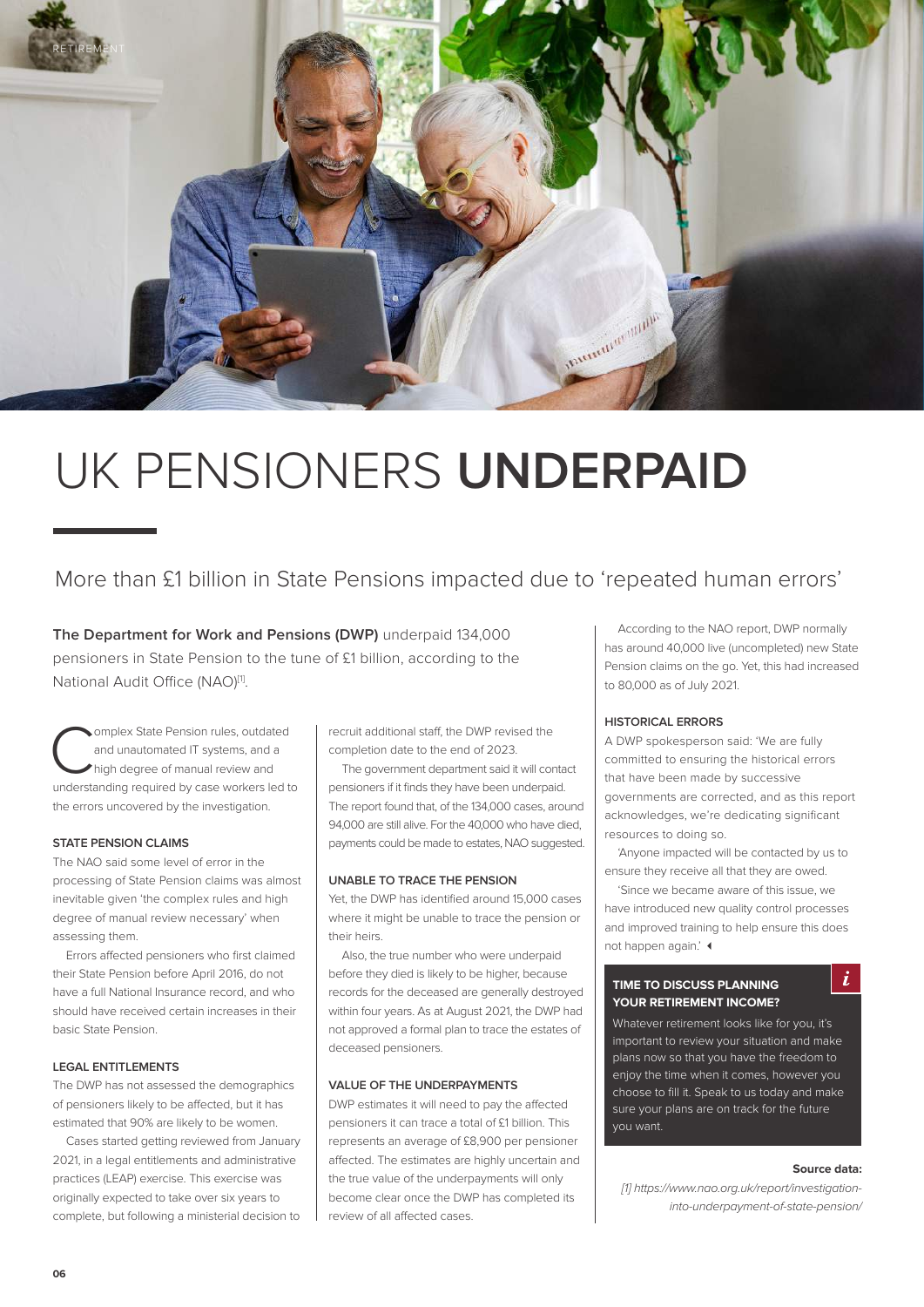$\dot{i}$ 

# **FESTIVE GIFTS** THAT TEACH CHILDREN THE VALUE OF MONEY

### Why parents should look to Christmas investment gifts instead of toys

With the festive season approaching, have you thought about gifting your children or grandchildren something different this year? Giving them a good start in life by making investments into their future can make all the difference in today's more complex world.

 $\overline{\mathsf{L}}$ ifetime gifting is not only a good way to set up children for adulthood but is also a way of mitigating any Inheritance Tax concerns. However, what's clear is that not all saving products for children are made equally. With interest rates at historic lows, if you are looking to put money away for a child to enjoy when they grow up investing is by far the best way to maximise your gift.

#### **SIGNIFICANTLY HIGHER RETURNS**

Some people remain worried about the volatility of investing but, with an 18-year horizon, putting money to work in the market can give significantly higher returns than products such as Premium Bonds.

One option to consider is a Junior Individual Savings Account (JISA). These were introduced in the UK on 1 April 1999 as a long-term replacement for Child Trust Funds (CTFs). If a child was born between 2002 and 2011, they might already have a Child Trust Fund, but these can be transferred into a JISA.

#### **SAVE AND INVEST ON BEHALF OF A CHILD**

If the CTF is not transferred, when a child reaches 18 they'll still be able to access the money. Or they can choose to transfer it into a normal Cash ISA. A JISA is a long-term savings account set up by a parent or guardian and lets you save and invest on behalf of a child under 18 without paying tax on income or gains.

With a Junior Stocks & Shares ISA account, you can put your child's savings into investments like funds, shares and bonds. Any profits you earn by trading investment funds, shares or bonds are free from tax. Investments are riskier than cash but could give your child a bigger profit, and the value of a Junior Stocks & Shares ISA can go down as well as up.

Money in the account belongs to the child, but they can't withdraw it until they turn 18, apart from in exceptional circumstances. They can start managing their account on their own from age 16

#### **FINANCIAL EDUCATION FROM A YOUNG AGE**

The Junior ISA limit is £9,000 for the tax year 2021/22. If more than this is put into a Junior ISA, the excess is held in a savings account in trust for the child – it cannot be returned to the donor. Friends and family can also save on behalf of the child as long as the total stays under the annual limit.

When your child turns 18, their account is automatically rolled over into an adult ISA . They can also choose to take the money out and spend it how they like. It is therefore important to ensure that children are given financial education from a young age so that when they can get their hands on the funds they use them wisely.  $\triangleleft$ 

#### **BEEN PUTTING OFF PLANNING FOR YOUR CHILD'S FUTURE?**

Many parents, guardians and grandparents want to help younger members of the family financially – whether to help fund an education, a wedding or a deposit for a first home. If you are asking yourself 'How can I start saving for my child's future?', using a Junior Individual Savings Account could be a good place to start. You don't need a big lump sum to get started. In fact, contributing regular smaller amounts is a good way to start. To find out more, please speak to us – we look forward to hearing from you.

**INFORMATION IS BASED ON OUR CURRENT UNDERSTANDING OF TAXATION LEGISLATION AND REGULATIONS. ANY LEVELS AND BASES OF, AND RELIEFS FROM, TAXATION ARE SUBJECT TO CHANGE.** 

**THE VALUE OF INVESTMENTS AND INCOME FROM THEM MAY GO DOWN. YOU MAY NOT GET BACK THE ORIGINAL AMOUNT INVESTED. PAST PERFORMANCE IS NOT A RELIABLE INDICATOR OF FUTURE PERFORMANCE.**

**/// Giving them a good start in life by making investments into their future can make all the difference in today's more complex world.**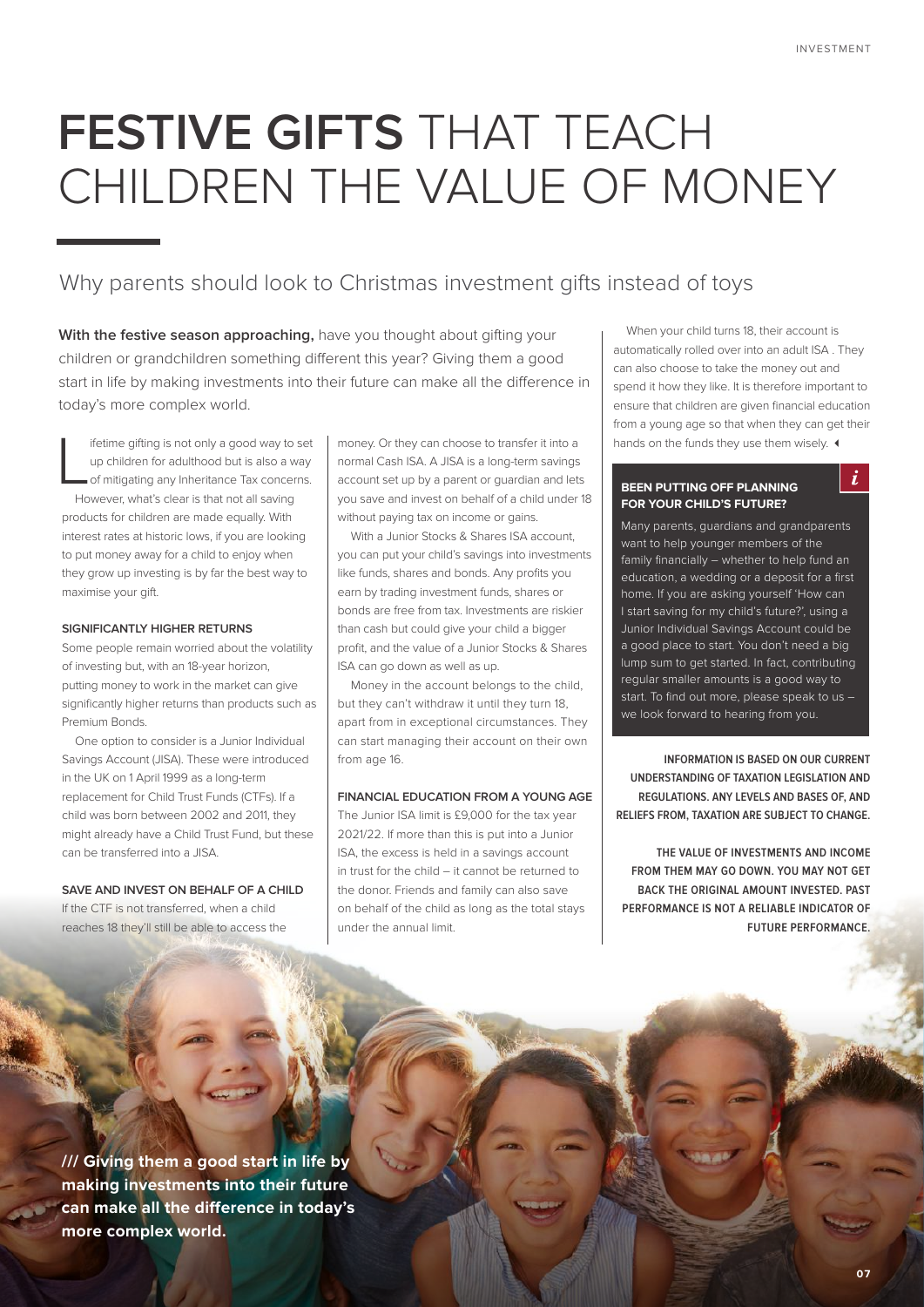# PENSIONS AND RETIREMENT **STILL REMAIN A TABOO**

### When it comes to marriage and money, it's good to talk

**Millions of married couples have no idea about their spouse's pensions**  and retirement plans, according to new research<sup>[1]</sup>. More than threequarters (78%) of non-retired married<sup>[2]</sup> people do not know what their spouse's pensions are worth.

early half (47%) of non-retired married people have not spoken to their spouse about their retirement plans and 85% of non-retired married people are not aware of the tax-efficiencies of planning retirement together.

#### **RETIREMENT FINANCES**

Wealthy people aren't doing much better. Mass affluent people (those with assets of between £100,000 and £500,000 excluding property) are more likely than average to be aware of the value of their spouse's pension, but the majority (60%) aren't going to plan their retirement finances with their spouse and 78% aren't aware of the benefits of planning retirement together

The research indicates that millions of married people are not talking to their partners about their pensions and retirement plans. That's a mistake because couples who jointly plan their retirement can be much better off when they stop working.

#### **LIFETIME OF SAVING**

Most people have a good idea of what their house is worth, and the same attitude should apply to their retirement funds. After a lifetime of saving, the value of a retirement fund can be worth as much as a property so it's important that people know how much their retirement savings are worth and the potential death benefits they offer.

The best way for people to ensure they have the retirement they want, their pension income

lasts throughout their retirement and that they avoid unnecessary tax bills is to obtain professional financial advice. This is especially true for people who plan to retire within the next five years.

#### **PENSION TIPS FOR COUPLES**

**Pay into your partner's pension:** A higherearning partner approaching the Lifetime Allowance or Annual Allowance could pay additional contributions into their partner's pension. The contributions will attract tax relief. **Don't forget the death benefits and Inheritance Tax benefits of pensions:** Pensions won't normally form part of the estate for Inheritance Tax purposes and, on death before age 75, they can usually be paid out tax free (on death after 75, they are taxed as the beneficiary's income). It can make sense to discuss when and how to access a pension and if it would be better to spend any other savings first.

**Avoid unnecessary large withdrawals from a pension fund:** Couples should consider how much money they need to withdraw from their pension funds. Drawing too much too quickly can lead to large tax bills.

**Make sure your partner knows who to contact about your pensions if you die:** You may have carefully arranged all your finances so that they can be passed to your loved ones in the most tax-efficient way possible. However, if your partner hasn't been part of the conversation

they may make uninformed decisions. It's worth remembering that any adviser/client relationship you have ends on death. Data protection rules mean your financial adviser won't necessarily know what is happening. This can lead to irreversible and costly mistakes being made.

On retirement, many people's first instinct is to request their full tax-free cash entitlement. However, unless a large lump sum is needed for a specific purpose, this is not always the wisest course of action.

If flexibly accessing a pension, it can often make sense for couples to retain most of the tax-free cash entitlement until a later date, looking to utilise the personal allowance (and potentially the basic rate tax band) to draw taxefficient income instead.  $\triangleleft$ 

#### **SUCCESSFULLY MANAGING FINANCES IN MARRIAGE**

When you and your spouse married, you agreed to share a financial future. It's an important issue for most married couples. Although successfully managing finances in marriage is essential to your happiness together, talking about money may not come naturally. To discuss how we could help you plan your finances, please contact us for more information.

#### **Source data:**

 $\dot{i}$ 

*[1] LV= surveyed 4,000+ nationally representative UK adults via an online omnibus conducted by Opinium in June 2021. [2] Includes couples in civil partnerships. UK population stats from ONS. Total UK adult population is 52.7m UK adults (aged 18+).*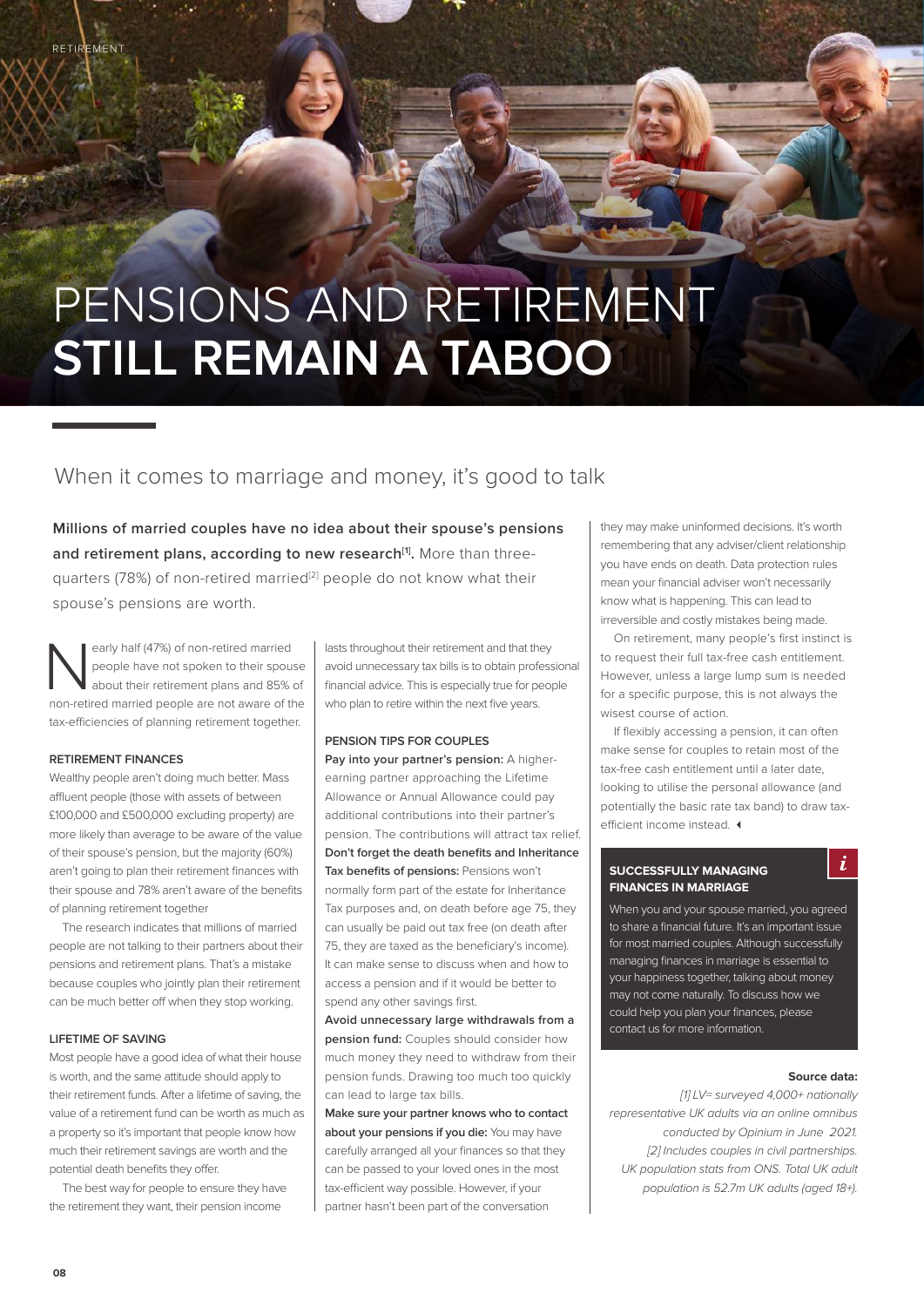# **THE POWER** OF A PLAN

### How to create a personal financial plan in 8 steps

**When thinking about your future financial wellbeing,** it can be helpful to consider a plan. It is a good idea to have a clear sense of what you want from life and use this as a guide for making important decisions.

comprehensive financial plan helps<br>you achieve your goals by analysing<br>future and providing continuous monitoring you achieve your goals by analysing your current situation, planning for the future and providing continuous monitoring of progress towards those goals. A well-thoughtout plan can help you protect yourself from unexpected events that could affect your ability to meet long-term financial commitments.

What do you want to do in life? Who are the people who matter most to you? What do you worry about at night?

#### **STEP 1: SET YOUR GOALS**

Without them, it's hard to know what direction you're headed and even harder to remember where you came from. Critical goals come before needs and wants.

When life changes – and it always does – your goals help guide your financial decisions and focus on what's important.

#### **STEP 2: MAKE A BUDGET**

So you've decided to start keeping track of your income and expenditure, but how do you know where to begin? Creating a budget can seem like a daunting task, especially if you are not familiar with the process.

Not only is it important to know how much money is coming in and going out of your household each month, it's also vital that you understand where that money is being spent. With a budget, you can align what you make with what you spend. With goals set, you can now organise your money.

#### **STEP 3: BUILD YOUR EMERGENCY SAVINGS**

The best way to ensure you have money available in an emergency is to build your own savings, typically three to six months' worth of living expenses. Emergency funds should be set aside in case of an unexpected financial disaster. Taking the time to save for emergencies is a must, even if you already have a budget in place.

In fact, when creating your budget, it's important to remember that there will be some things that don't fit into your monthly spending plan, and emergency savings make a great way to cover these unexpected costs.

#### **STEP 4: PROTECT YOUR INCOME**

Falling ill or having an accident doesn't have to become a financial burden on you or your family. What if you or your partner got too sick or hurt to work? Or passed away unexpectedly? Could those who depend on you still pay the bills – and save for the future? Planning your financial future isn't only about savings and investments.

Of equal importance is putting protection in place for you and your family for when you die or if you become ill. Most people have heard of life insurance, but may not know about the different types or about the options for people affected by ill health. No one likes to think of these things. But life can change in an instant. It's good to hope for the best, but be ready for the unexpected. Insurance helps you do that.

#### **STEP 5: PAY DOWN DEBT**

The importance of paying down personal debt cannot be understated. But it can be difficult to prioritise paying down debt while still paying for essential day-to-day living expenses. However, ignoring the significance of personal debt could lead you to major financial trouble in the long run.

Paying off your debts will not only free up cash flow to allow you to save, it will also go towards improving your credit score. The lower your debt-to-income ratio is, the better your credit rating. Your credit rating affects the interest rates that lenders charge you for mortgages, car loans and other types of financing.

#### **STEP 6: SAVE AND PLAN FOR RETIREMENT**

Everyone needs to save and plan for retirement. No matter how much you make or whether you have a job, you should always start saving as early as possible. It is important for you to take control of your retirement planning and make decisions regarding your pension. It

is often not appreciated that contributing to a pension arrangement can help you build up an extremely valuable asset.

People are living longer and leading more active lives in retirement. As a result, it is more important than ever for you to think about where your income will come from when you retire. Pension saving is one of the few areas where you can still get tax relief.

#### **STEP 7: INVEST SOME OF YOUR SAVINGS**

Saving and investing are important parts of a sound financial plan. Whereas saving provides a safety net for unexpected expenses, investing is a strategy for building wealth. Once you have an emergency savings fund of three to six months' worth of living expenses, you can develop a strategy to grow your wealth through investing.

Investing gives your money the potential to grow faster than it could in a savings account. If you have a long time until you need to meet your goal, your returns will compound. Basically, this means in addition to a higher rate of return on investments, your investment earnings will also earn money over time.

#### **STEP 8: MAKE YOUR FINAL PLANS**

The importance of estate planning is necessary for all individuals, not just the wealthy. Without proper estate planning in place to protect your assets, you could end up leaving large amounts of money to be fought over by your loved ones and a large Inheritance Tax bill.

Your estate planning should sit alongside making your Will, both key parts of putting your affairs in order later in life. Working out the best ways to leave money in a Will before you pass away can help to make the lives of your loved ones easier when you're no longer around. 4

#### **I AM READY TO START A CONVERSATION**

 $\mathbf{i}$ 

Financial planning may be complex, but it doesn't have to be difficult. We're committed to ensuring you feel comfortable, informed and supported at each stage of your financial planning journey. To find out more, or to discuss how we could help you and your family, please contact us.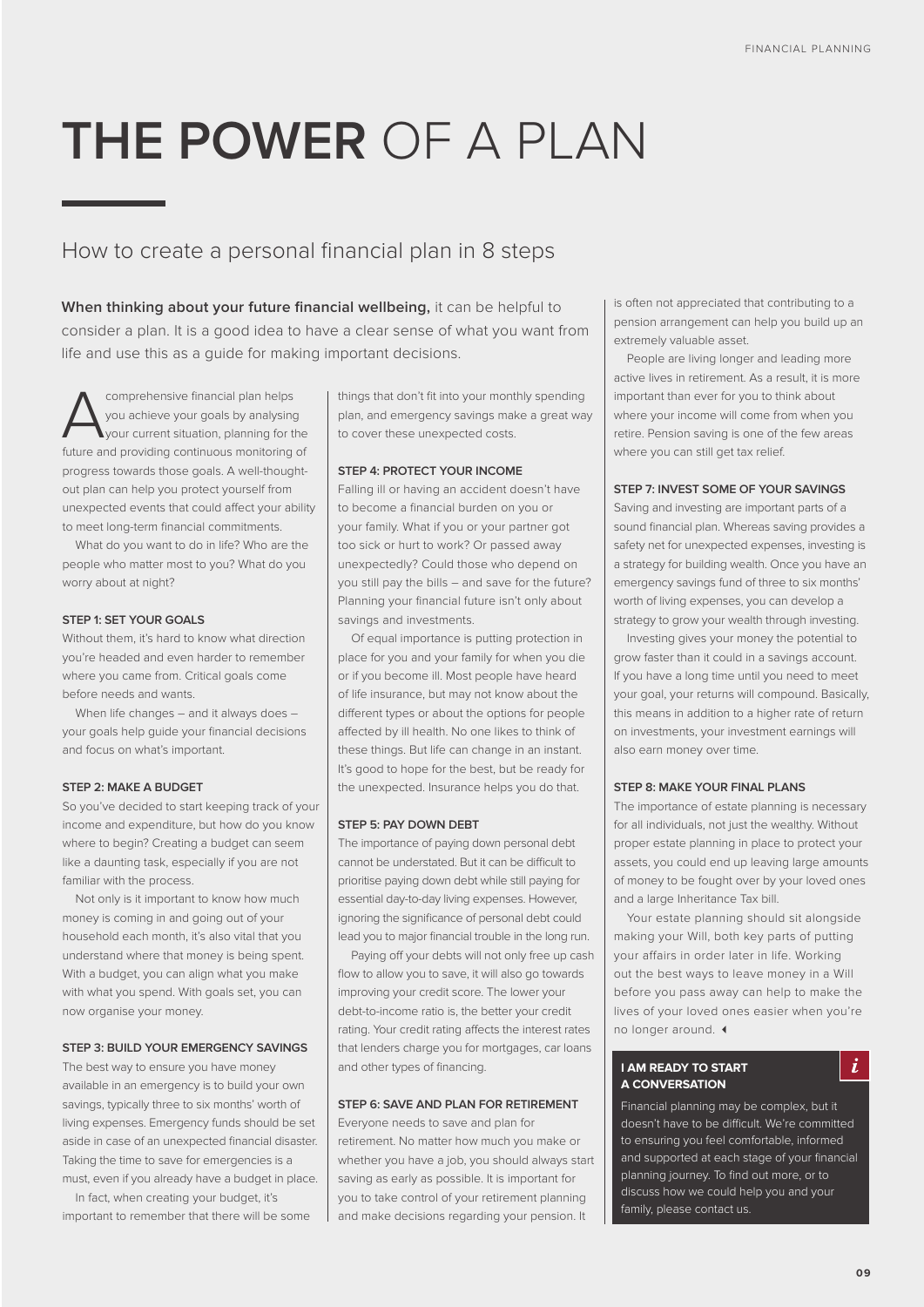# PLANNING FOR **EARLY RETIREMENT**

### What are the financial consequences to stopping work in your 50s?

**Early retirement may be the ultimate dream for some,** but the coronavirus (COVID-19) pandemic made it the only option for many. Figures from the Office for National Statistics show that over-50s had the highest redundancy rate between December 2020 and February 2021<sup>[1]</sup>.

etiring early can give you that change<br>of lifestyle you've been craving, open<br>doors to new experiences and potential of lifestyle you've been craving, open doors to new experiences and potentially improve your health. But there are financial consequences to stopping work in your 50s.

#### **WHAT IS THE FINANCIAL IMPACT OF EARLY RETIREMENT?**

Traditionally, people retired between the ages of 60 and 65, but there's no set age that you need to give up work. In fact, anyone with a pension pot can access it from age 55 – although this is set to rise to age 57 from 2028.

Retiring early requires some careful planning. It can put significant pressure on your funds as your new income is likely to be less than your

pre-retirement earnings. You might have various sources of income for your retirement ranging from your personal and/or workplace pension the State Pension, investments and other savings. Reviewing your financial situation and determining how much money you need to live a comfortable life in retirement is an important first step.

Something to bear in mind: if you're aged over 55, your State Pension won't be paid until you reach age 67. If you stop working before then, you could be relying on income from your private pension savings for more than a decade.

It's also worth bearing in mind the impact of inflation. Prices have steadily increased over the past decade, for example, holidays, luxury goods and even basic necessities have become more expensive. So if you're looking at a retirement of 25 years or more, you could see the purchasing power of your pension income decrease due to rising prices.

#### **HOW TO ASSESS YOUR FINANCIAL SITUATION**

Understanding your individual financial situation can make a big difference when it comes to making decisions around your retirement savings. Fully assessing your personal finances can help give you a clearer picture of whether early retirement is feasible.

#### **HERE'S A CHECKLIST OF WHAT YOU SHOULD CONSIDER:**

#### **1. HOW DO YOU PLAN FOR A VARIED RETIREMENT?**

If you're planning to retire early, think about what type of lifestyle you want to enjoy in later life. This will then help you determine what you're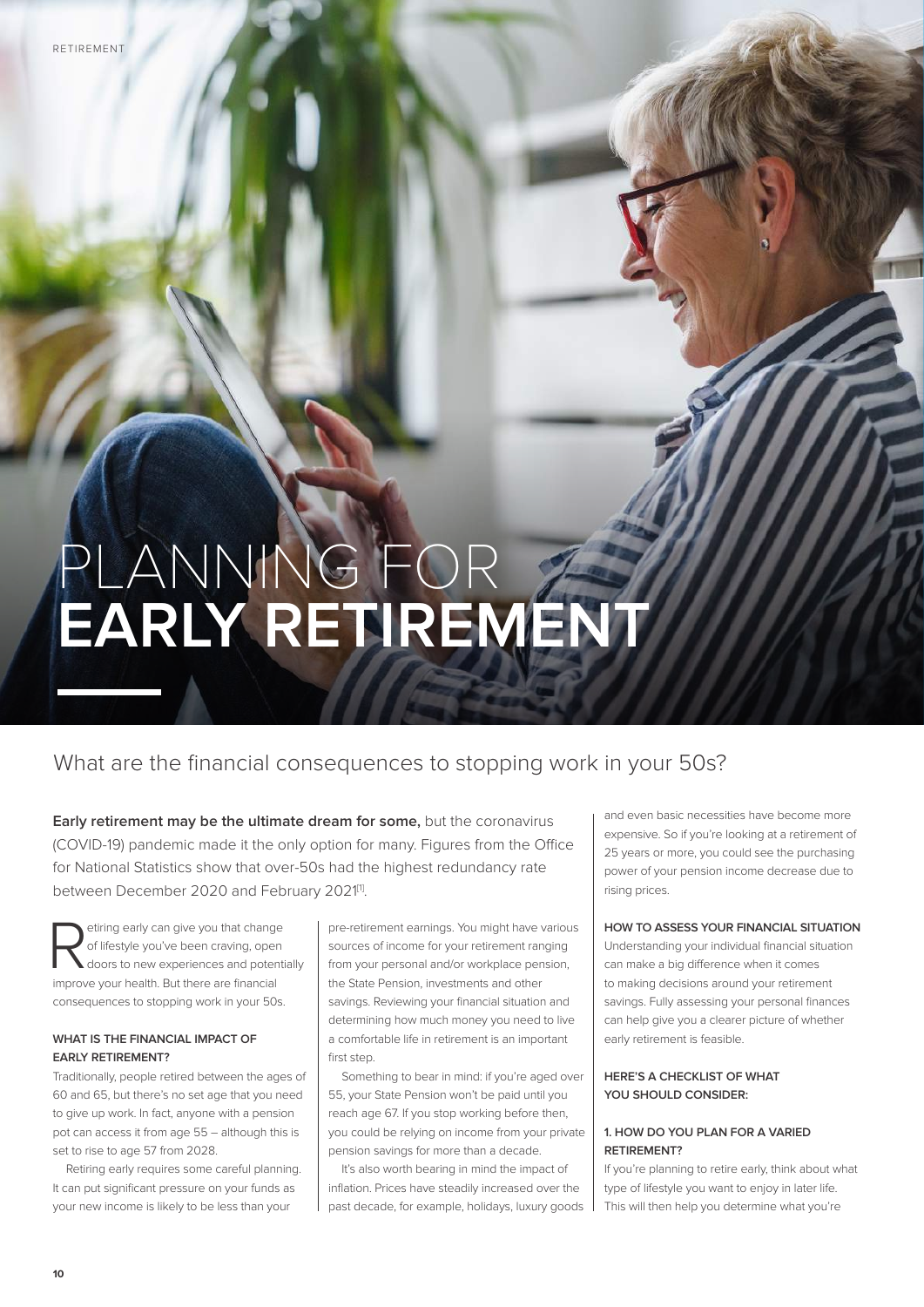**/// In order to understand your income requirements in later life, you'll need to know when you can collect your State Pension and how much it's likely to be.** 

saving towards. You might plan to travel, embark on a journey of further education or simply spend more time with loved ones – whatever you decide to do, you're going to have demands on your retirement income.

When you're reviewing your financial plans, it could be worth looking at those first early years of retirement as something separate. For example, including more in the budget for multiple holidays a year, or dinners out and trips to the theatre. Then take a look at how your lifestyle may modify as you slow down in later life. There may be fewer trips and holidays to take, but there could be increased care costs.

Taking early retirement means that you almost have to plan for two different retirements. One that caters to the immediate future, where you're likely to still be very active. And one where a slower pace of life comes into play. Each will have a different focus and therefore different demands on your money.

#### **2. HOW MANY YEARS DO YOU EXPECT TO BE RETIRED?**

There are obviously no guarantees on how long any of us will live, but when it comes to retirement planning, you'll need to make an informed guess.

It's worth considering family history, as well as factors such as your gender and geographical region. If you expect to live to around 85, but plan to retire at 55, you'll need to save enough to support yourself for 30 years – but don't forget, you may live a lot longer than you expect, and you're likely to want leave something for your loved ones.

#### **3. HOW MUCH WILL YOUR STATE PENSION BE?**

In order to understand your income requirements in later life, you'll need to know when you can collect your State Pension and how much it's likely to be.

The State Pension age is under review and is gradually being pushed back so it's in line

with life expectancy. Other factors, such as your gender and the year you were born, make State Pension ages vary.

Currently, the maximum State Pension is £179.60 per week, or £9,350 a year<sup>[2]</sup>. However, you'll need to have made, or be credited with, 35 years of National Insurance contributions to qualify for the full amount<sup>[3]</sup>.

#### **4. HOW MUCH DO YOU HAVE IN YOUR PRIVATE PENSION POT?**

As the State Pension is not really enough to live on, the likelihood is that workplace or private pensions will make up a significant part of your retirement income.

When you retire, you can use some or all of your pension savings to buy an annuity, which then pays you a regular retirement income for either a set period, or for life. Alternatively, you can keep your savings in your pension pot and 'drawdown' only what you need, as and when you need it. You must have a defined contribution pension to be able to do this (your workplace pension provider will be able to inform you on whether you do).

The first step, before making a decision, would be to track down all of your pension pots and ask for a pension forecast. Estimate how much you can achieve via a drawdown, an annuity, or a combination of both. And remember, the value of any investments can fall as well as rise and isn't guaranteed.

#### **5. HOW CAN YOU ENSURE YOUR PENSION POT WILL LAST?**

Having an understanding of your retirement income and outgoings can help you to plan for the future. Perhaps you've reviewed your finances and realised you can retire early, or you might decide to wait a few more years to help you boost your pension pot that bit more.

The key thing to understand is that your retirement is completely personal, and the amount you will need will depend on your

specific circumstances and expectations. If you're in any doubt about the financial impact of early retirement, you should obtain professional financial advice. 4

#### **WHAT DOORS AND POSSIBILITIES WILL YOUR RETIREMENT OPEN FOR YOU?**

Life is short and unpredictable. If you would like to retire early and explore a life away from work, you'll need to put a carefully considered plan in place. Retirement can open many doors and possibilities. You may be thinking about seeing the world or starting your own business. To discuss how we could help you, please contact us for further information.

#### **Source data:**

 $\mathbf{i}$ 

*[1] Living longer: older workers during the coronavirus (COVID-19) pandemic. Data source, Office for National Statistics, May 2021. [2] Having more for retirement. Data source, GOV.UK, August 2021. [3] The new State Pension. Data source, GOV. UK, August 2021.*

**A PENSION IS A LONG-TERM INVESTMENT NOT NORMALLY ACCESSIBLE UNTIL AGE 55 (57 FROM APRIL 2028 UNLESS THE PLAN HAS A PROTECTED PENSION AGE). THE VALUE OF YOUR INVESTMENTS (AND ANY INCOME FROM THEM) CAN GO DOWN AS WELL AS UP WHICH WOULD HAVE AN IMPACT ON THE LEVEL OF PENSION BENEFITS AVAILABLE. YOUR PENSION INCOME COULD ALSO BE AFFECTED BY THE INTEREST RATES AT THE TIME YOU TAKE YOUR BENEFITS.** 

**THE TAX IMPLICATIONS OF PENSION WITHDRAWALS WILL BE BASED ON YOUR INDIVIDUAL CIRCUMSTANCES, TAX LEGISLATION AND REGULATION WHICH ARE SUBJECT TO CHANGE IN THE FUTURE. YOU SHOULD SEEK ADVICE TO UNDERSTAND YOUR OPTIONS AT RETIREMENT.**